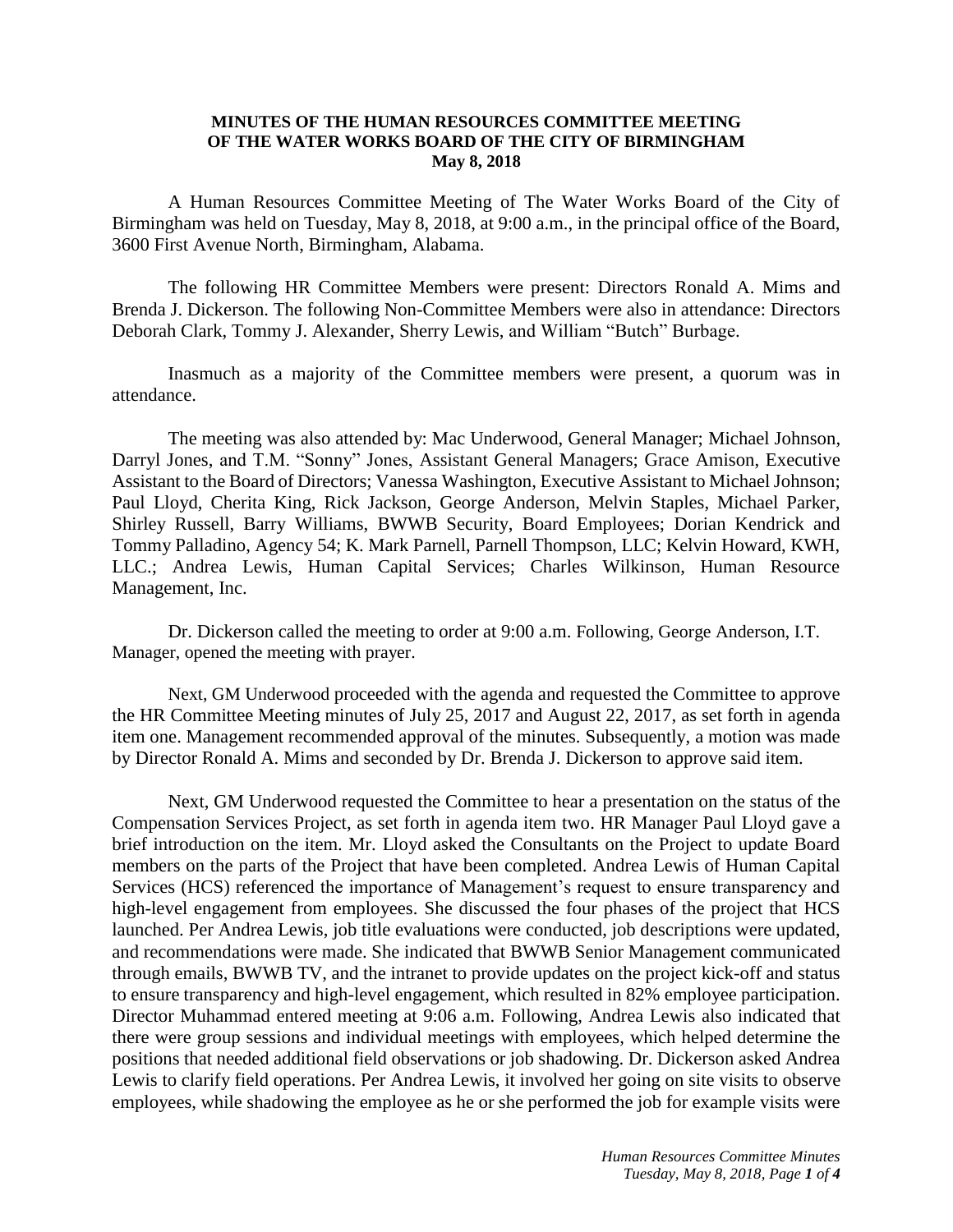made to the plants and the Electrical & Maintenance Shop. In addition, Andrea Lewis specified that department managers were given an overview of the purpose of their department as documented by the project team to confirm that the purpose of the department was captured correctly in addition to key notes from interviews, and an organizational chart. After concluding the presentation on the first four phases of the Compensation Services Project, Andrea Lewis turned the presentation over to Charles Wilkinson of Human Resource Management (HRM).

Following, Charles Wilkinson stated the Board would be presented with an overview of the final six phases of the Compensation Services Project, which includes the market pay study, internal & external equity evaluation, new pay structure, salary administration plan, incentive plan programs, and the project handover and training. He gave an update on the market pay study. Per Mr. Wilkinson, the market pay study involves compiling data from commercially available survey sources including industry sources such as the American Water Works Association and other forprofit and not-for-profit organizations and comparable regional water utilities. According to Mr. Wilkinson, the goal is to survey 20-25 peer group participants on pay rates, bonuses, longevity, incentives or pay practices. Then, Director Lewis expressed proximity concerns about the peer group survey participants categorized under water-only. She requested Mr. Wilkinson identify similar water systems that are closer in size and geographically to Alabama. Mr. Wilkinson indicated to the Board that a geographical differential for labor will be reviewed on every job and adjusted as necessary. After further discussion on the water-only categorized list, Dr. Dickerson requested Mr. Wilkinson email the Board members the finalized list when available and a copy of the peer group survey questionnaire. Then, Mr. Wilkinson concluded his presentation.

Next, GM Underwood requested the Committee hear a presentation on HR Metrics, the Hiring Process and the Salary Administration Plan, as set forth in agenda item three. GM Underwood acknowledge HR Manager Paul Lloyd to present information on said item. Mr. Lloyd gave a review of the 2017 Staffing Metrics. He discussed job promotions and the lines of progression. In addition, HR Manager Paul Lloyd explained the breakdown of a chart representing 2017 Corrective Actions. Dr. Dickerson inquired about the percentage of documented coachings that received verbal warnings, which progressed to written warnings, and so forth. Director Clark inquired as to how many of those employees received merit raises. Mr. Lloyd explained the merit process to the Board. After questions on the merit policy and employees job performance, Director Clark suggested that several policies needed to be reviewed by the Committee. Dr. Munchus entered the meeting at 9:34 a.m. GM Underwood commented on the maximum pay range/scale and Cost of Living (COLA). Then, there was much discussion about the Corrective Action process flexibility and consistency. Therefore, GM Underwood stated that the Committee and Board could recommend or change the policy if they preferred. Following, Dr. Munchus inquired as to who included agenda item five on the agenda. GM Underwood replied that the Agenda is compiled based on issues Board members have expressed interest or concerns. Next, Mr. Lloyd explained the retention rate of employees, then turned the presentation over to HR Talent Manager Cherita King.

Ms. King updated the Board on the hiring process. She discussed the promotions and lines of progression. Director Lewis expressed concerns and asked questions about the jobs posting process and Managers being allowed to promote employees within their department without posting job openings. Ms. Lewis indicated that Human Resources should consider and research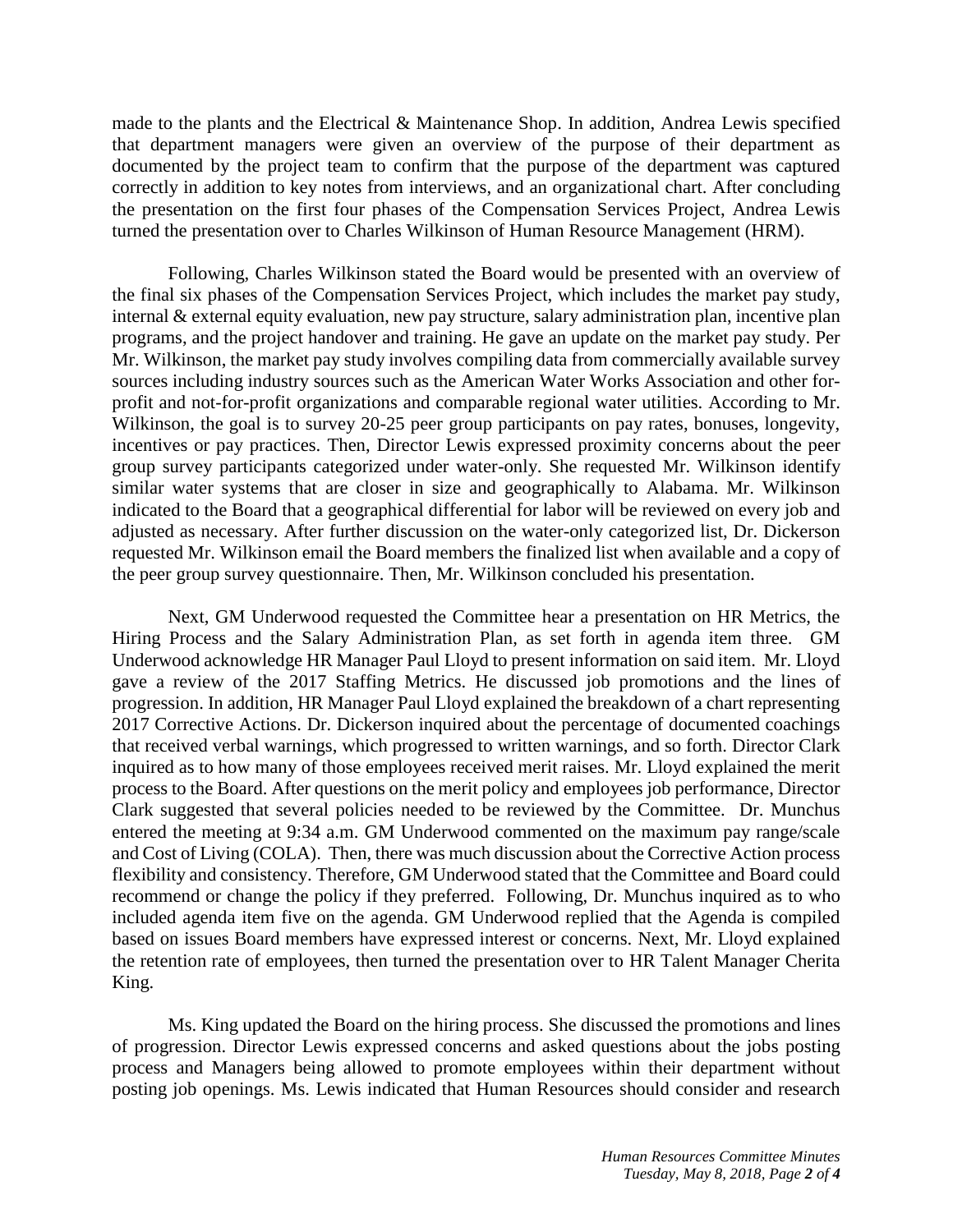the best practice of posting all positions to ensure everyone has an equal opportunity for job positions. Other Board members had questions and stated their concerns about the job selection process. It was indicated that all job positions should be posted. Per Director Lewis, the job posting process should also be reviewed by the Committee. Then, GM Underwood stated that the policy would have to be changed from beginning to end, because they only had a portion of the policy before them. The overall suggestions from the Board members was to review the job selection and posting policy. Next, the presentation resumed and included information on employees' Personnel Action Request Form (PARFs), background checks, and drug testing. Dr. Munchus stated there should be some flexibility in that area. In addition, AGM Sonny Jones stated a General Equivalency Diploma (GED) Program was needed. They discussed the difficulty of filling entry level positions due to infractions from an applicant's earlier years in life. Director Lewis stated that a GED program was discussed years ago and instead of BWWB trying to administer a program, BWWB could partner with other companies to administer a GED program. Afterwards, there was more discussion on the GED program and BWWB University (which focuses on the needs of BWWB). Per AGM Darryl Jones, the current policy does not allow Non-GED applicants to be hired. The policy would need to be modified to allow it. Next, Ms. King provide information on starting pay and then concluded the presentation.

Following, HR Manager Paul Lloyd presented information on the Salary Administration Plan. He discussed BWWB two pay schedules: the hourly (grades 1-19) and salaried (grades 34- 56) job grades. Per Mr. Lloyd, there is some overlap of the two pay schedules. After several questions regarding the pay schedules, Mr. Lloyd indicated he would provide a pay scale displaying each pay grade to the Board members with a list of the exempt employees, in addition to merit step increases. Then, HR Manager Paul Lloyd explained the Cost of Living (COLA) adjustments. Dr. Dickerson voiced concerns about COLA. GM Underwood explained that all employees receives COLA, unless the situation involves downgrading from one position to another. Then, the presentation was concluded. Director Burbage left the meeting at approximately 11:00 a.m.

Next, GM Underwood requested the Committee hear a presentation on Customer Support Services work area and personnel needs, as set forth in agenda item four. Customer Service Support Manager Michael Parker gave an overview of the structure of the Customer Support Services Department and the restructuring of office space needed to accommodate the additional positions requested to incorporate the duties required to be administered per the Jefferson County Sewer Collection Agreement. Mr. Parker discussed the handout entitled *Call Center Significant Proactive Customer Service Enhancements (a copy of which is on file in the Committee book) before and after SAP.* He indicated that office spaces needed to be reconfigured to accommodate the additional staff requested. Dr. Munchus asked if there would be new positions publicly advertised for the Jefferson County Sewer Collection or if the County employees would migrate to BWWB in the positions. AGM Michael Johnson stated the positions were new and would be posted. According to AGM Johnson, initially there would be six new positions added if approved by the Board, with the possibility of four additional employees later, dependent upon the volume of the work load. Mr. Parker highlighted the needs based on increased bill out sorting and account charge off job duties. He also indicated there would be additional job duties such as: Meter Reading inspections, Area Field Services inspections, and Customer Relations commercial, private meter and pool adjustments, which justifies the need. Dr. Munchus commented that it was a five to four